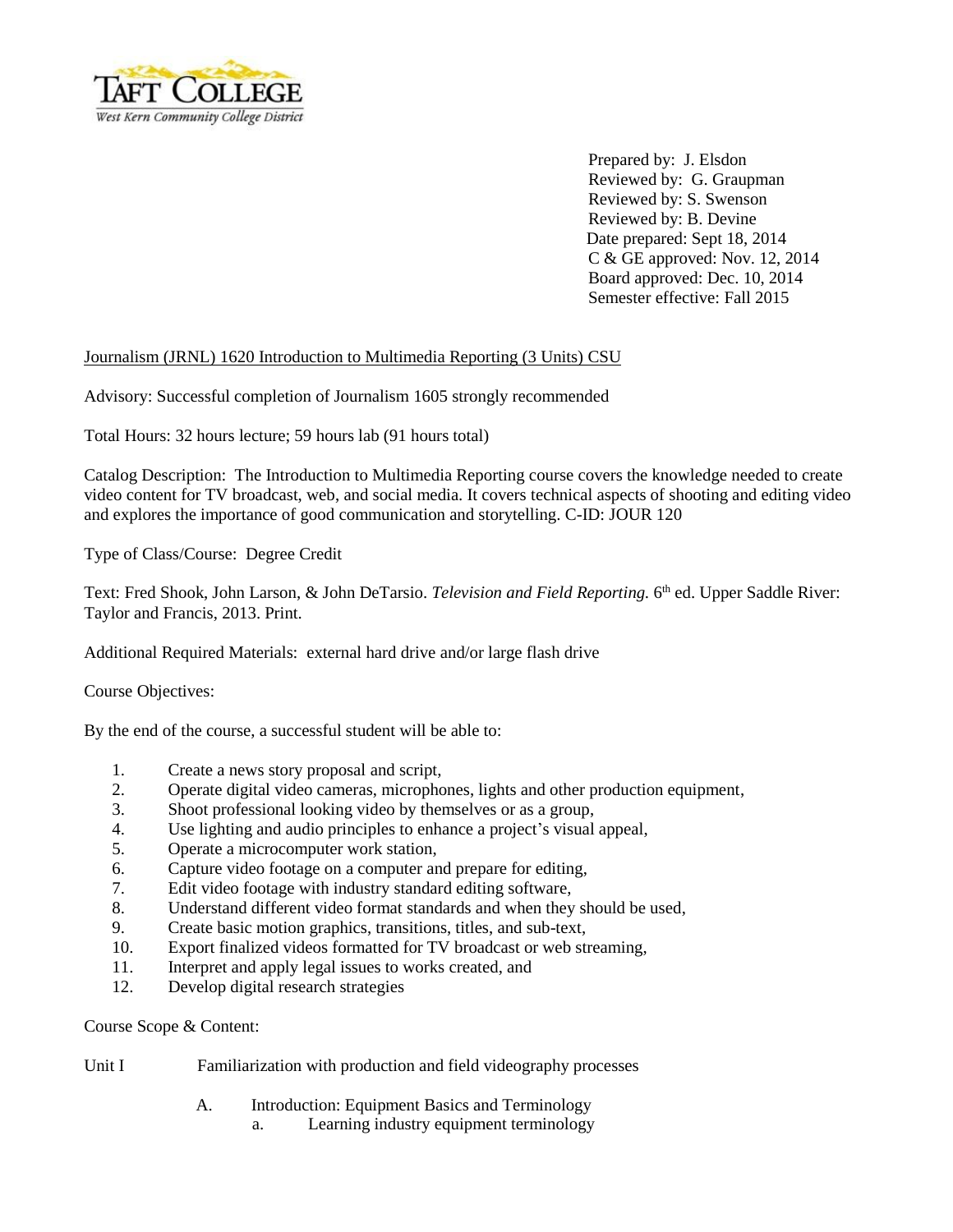

- b. Shooting standards and shot types
- c. Location shooting overview and terms
- B. Field videography
	- a. Camera types and formats
	- b. Shooting with a camera
	- c. Subject framing and composition

### Unit II Pre-Production: Brainstorming ideas and preparing a story for production.

- A. Brainstorming
	- a. Putting down initial ideas on paper
	- b. Select best idea to move forward
- B. Determine a target audience
	- a. Always keep mind who will be watching your video
	- b. How to make your project more appealing for your audience

### C. Turning an idea into a story proposal. "Blue Sheet" system.

- a. Blue Sheet: What it is and the importance of preparing a proposal.
- b. Pitching your idea and getting it approved

## D. Converting a proposal into a storyboard, interview, and shot list

- a. Storyboarding and planning ahead
- b. Preparing interview questions
- c. Shot lists

### E. Budgeting and casting your project

- a. Staying within a budget
- b. Setting up a casting call
	- i. Release forms
- c. Setting up interviews
	- i. Gaining trust with the person
	- ii. Dealing with hostile interviews
	- iii. Rebuttal questions
- Unit III Production: Working with the camera, cast and gathering source material
	- A. Selecting the right tools for the job
		- a. Sticks VS Handheld
			- i. When to use either and pros and cons of each
			- ii. Ways to minimize camera shake when shooting handheld
		- b. Shooting things out of your control
			- i. Familiarizing yourself with your camera makes things easier
			- ii. Be organized and ready before you begin
		- c. Preparing for the worst and having a plan B.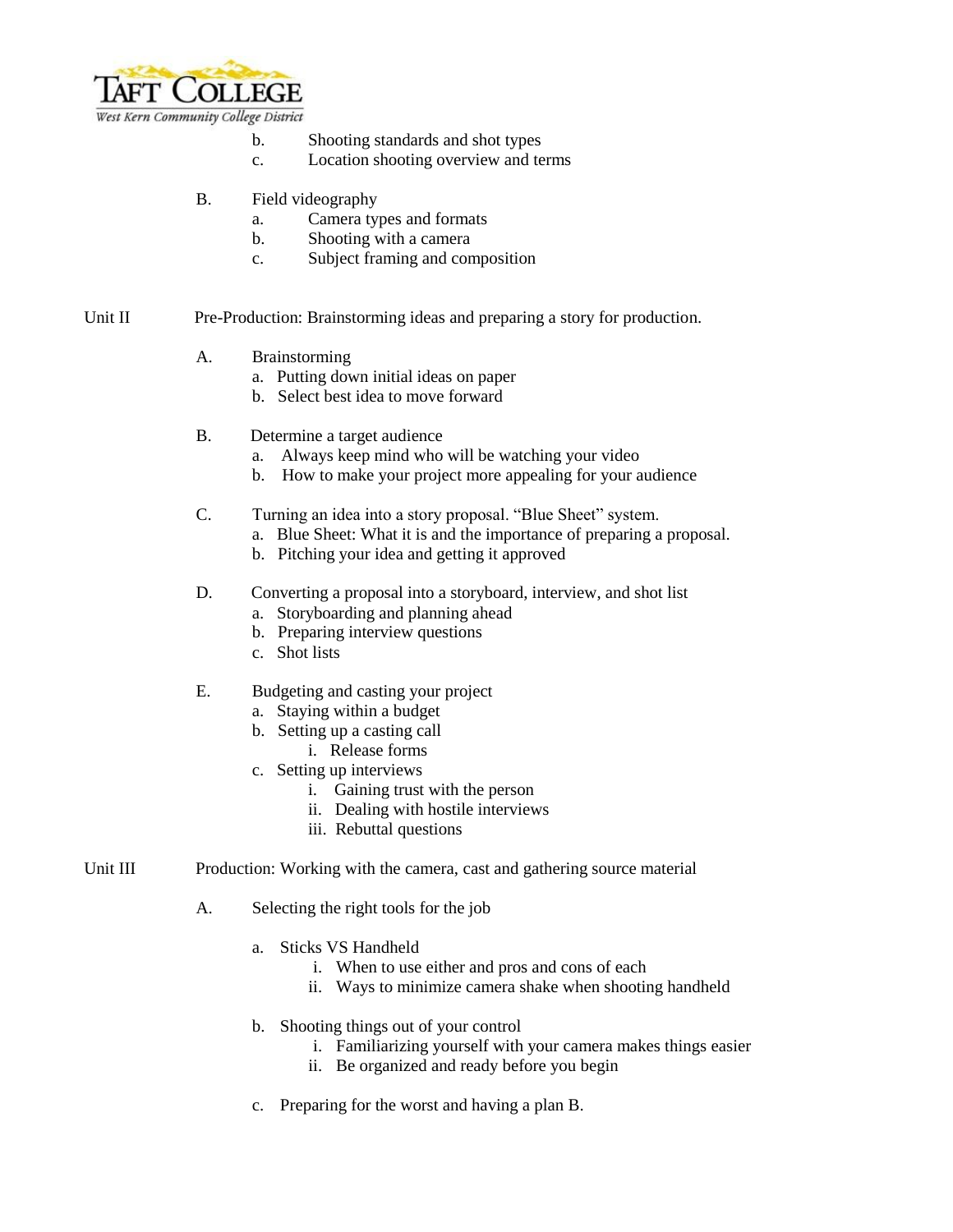

- i. How to be prepared with shoots don't go as planned
- ii. Recording B-Roll footage
	- a. What it is and why it's so important
- d. Introduction into lenses and filters
	- i. Polarizer and UV filters
- B. Framing and Recording
	- a. Choosing your camera angles
		- i. Framing, Composition, lighting, and contrast
	- b. Flow control
	- c. Cutting inside the camera
		- i. Plan ahead and cut inside the camera when possible
		- ii. Shoot minimal and cover only what you need (Trimming the fat)
	- d. Shooting live action and successfully cutting with one camera
- C. MOS interviews

Unit IV Post Production: Capturing, editing, and exporting final projects

- A. Starting project
	- a. Editing software preferences and project settings
	- b. Learning the menus, tools and hotkeys
	- c. Capturing footage and organizing source material
- B. Editing
	- a. NLE basics: Timeline, source bins, effects panel, and transitions
	- b. Creating titles
	- c. Using audio and still photos
- C. Exporting
	- a. Compression, FPS, resolution, and size
	- b. Format standards for broadcast TV and web streaming
- Unit V Legal and Research
	- A. Legal Issues including copyright laws
	- B. Digital Research Techniques and Practices

Lab Content, embedded in the lecture portion of the class, to include:

- 1. Learning about video pre-production, post-production, and broadcast standards
- 2. Familiarization with video editing software and production equipment
- 3. Teach how to effectively manage footage and source material within an editing environment
- 3. Develop their application software skills to create videos that adhere to the industry standards

Learning Activities Required Outside of Class: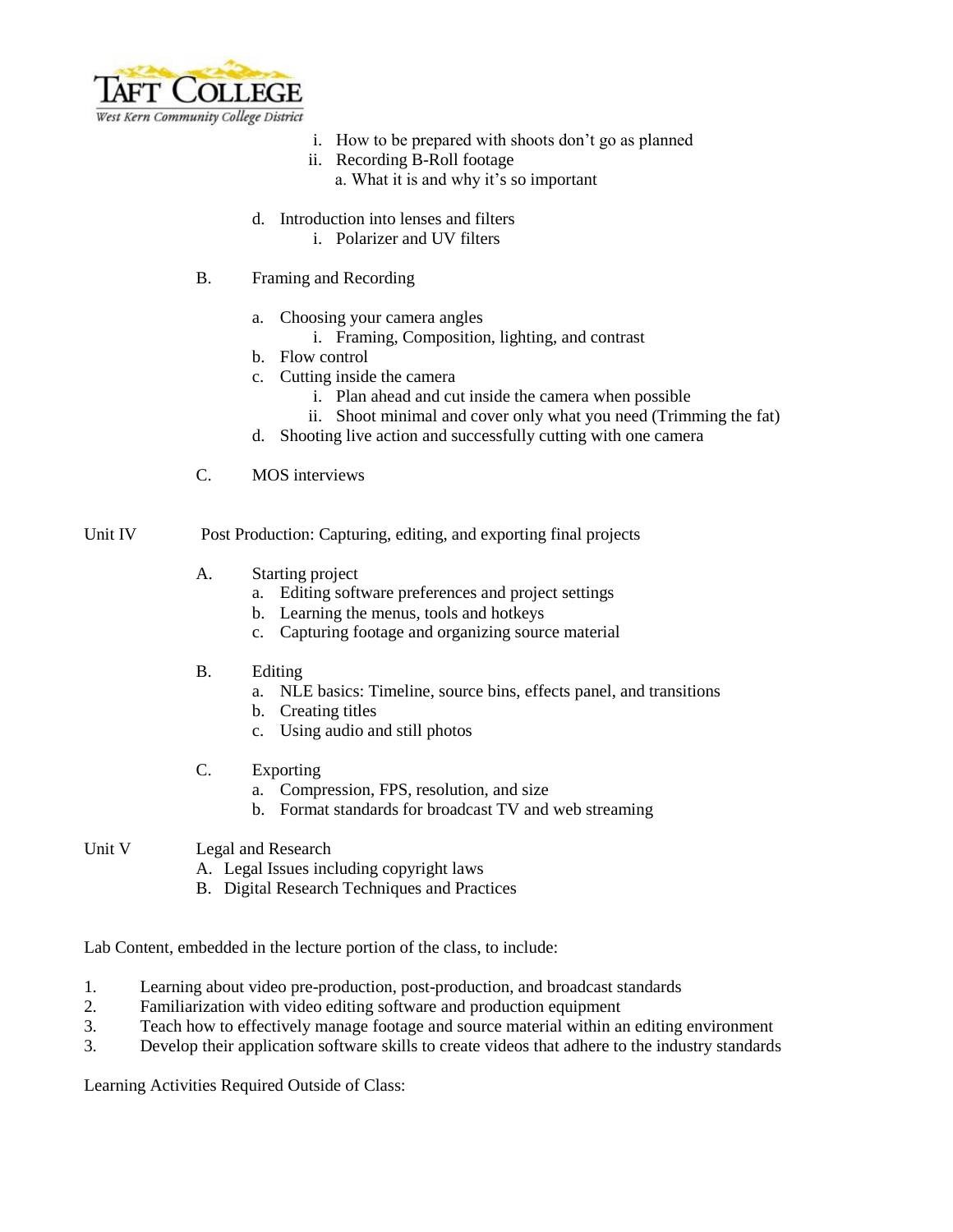

The students in this class will spend a minimum of 6 hours per week outside of the regular class time doing the following:

- 1. Skill practice
- 2. Reviewing elements of composition, lighting, video editing principles, and cinematography
- 3. Examining and critiquing example videos from television broadcast and the internet
- 4. Recording footage and audio for use on projects in class
- 5. Writing scripts and storyboarding

Methods of Instruction:

- 1. Lecture/demonstration
- 2. Lab learning through doing (lessons from text)
- 3. Lab assigned projects
- 4. Group presentations (assigned projects)
- 5. Critiques of projects and portfolios

### Methods of Evaluation:

- 1. Skill demonstrations, including:
	- a. class discussions and critiques
	- b. evaluation of assigned projects across multiple platforms
	- c. evaluation of lab work
	- d. professional protocols

Laboratory Category: Extensive Laboratory

Pre delivery criteria: All of the following criteria are met by this lab.

- 1. Curriculum development for each lab.
- 2. Published schedule of individual laboratory activities.
- 3. Published laboratory activity objectives.
- 4. Published methods of evaluation.
- 5. Supervision of equipment maintenance, laboratory setup, and acquisition of lab materials and supplies.

During laboratory activity of the laboratory: All of the following criteria are met by this lab.

- 1. Instructor is physically present in lab when students are performing lab activities.
- 2. Instructor is responsible for active facilitation of laboratory learning.
- 3. Instructor is responsible for active delivery of curriculum.
- 4. Instructor is required for safety and mentoring of lab activities.
- 5. Instructor is responsible for presentation of significant evaluation.

Post laboratory activity of the laboratory: All of the following criteria are met by this lab.

- 1. Instructor is responsible for personal evaluation of significant student outcomes (lab exercises, exams, practicals, notebooks, portfolios, etc.) that become a component of the student grade that cover the majority of lab exercises performed during the course.
- 2. Instructor is responsible for supervision of laboratory clean-up of equipment and materials.